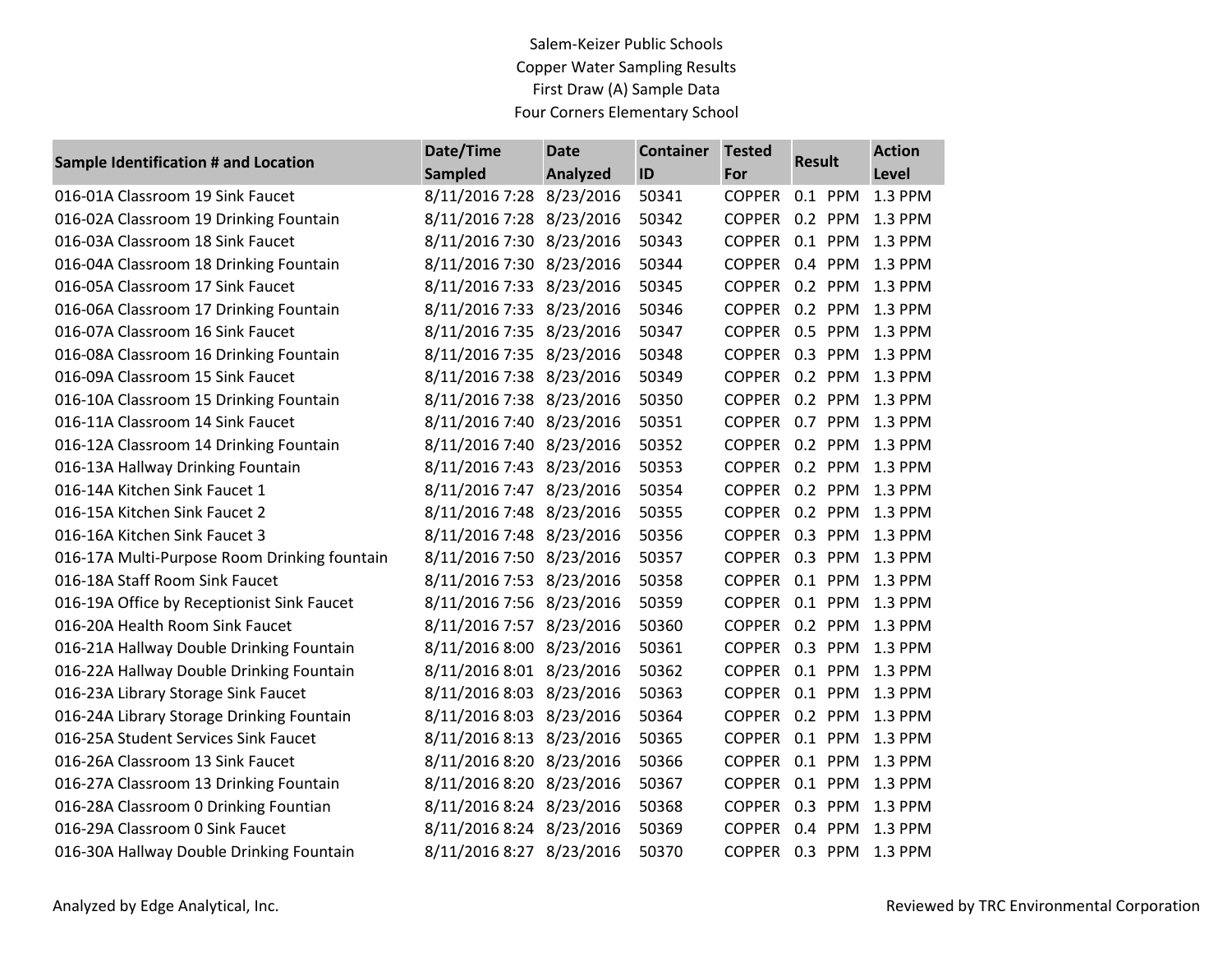## Salem-Keizer Public Schools Copper Water Sampling Results First Draw (A) Sample Data Four Corners Elementary School

| <b>Sample Identification # and Location</b>   | Date/Time                | <b>Date</b> | <b>Container</b> | <b>Tested</b>  | <b>Result</b> |         | <b>Action</b>          |
|-----------------------------------------------|--------------------------|-------------|------------------|----------------|---------------|---------|------------------------|
|                                               | <b>Sampled</b>           | Analyzed    | ID               | For            |               |         | Level                  |
| 016-31A Classroom 01 Drinking Fountain        | 8/11/2016 8:29           | 8/23/2016   | 50371            | <b>COPPER</b>  |               | 0.4 PPM | 1.3 PPM                |
| 016-32A Classroom 01 Sink Faucet              | 8/11/2016 8:29 8/23/2016 |             | 50372            | COPPER 0.3 PPM |               |         | 1.3 PPM                |
| 016-33A Classroom 02 Drinking Fountain        | 8/11/2016 8:34 8/23/2016 |             | 50373            | COPPER 0.3 PPM |               |         | 1.3 PPM                |
| 016-34A Classroom 02 Sink Faucet              | 8/11/2016 8:34 8/23/2016 |             | 50374            | <b>COPPER</b>  |               | 0.3 PPM | 1.3 PPM                |
| 016-35A Classoom 12 Drinking Fountain         | 8/11/2016 8:32 8/23/2016 |             | 50375            | COPPER 0.4 PPM |               |         | 1.3 PPM                |
| 016-36A Classroom 12 Sink Faucet              | 8/11/2016 8:32 8/23/2016 |             | 50376            |                |               |         | COPPER 0.2 PPM 1.3 PPM |
| 016-37A Classroom 11 Drinking Fountain        | 8/11/2016 8:37 8/23/2016 |             | 50377            | COPPER 0.3 PPM |               |         | 1.3 PPM                |
| 016-38A Classroom 11 Sink Faucet              | 8/11/2016 8:37 8/23/2016 |             | 50378            | COPPER 0.3 PPM |               |         | 1.3 PPM                |
| 016-39A Classroom 03 Drinking Fountain        | 8/11/2016 9:05 8/23/2016 |             | 50379            | <b>COPPER</b>  |               | 0.3 PPM | 1.3 PPM                |
| 016-40A Classroom 03 Sink Faucet              | 8/11/2016 9:05 8/23/2016 |             | 50380            |                |               |         | COPPER 0.2 PPM 1.3 PPM |
| 016-41A Clasroom 10 Drinking Fountain         | 8/11/2016 9:08 8/23/2016 |             | 50381            | COPPER 0.3 PPM |               |         | 1.3 PPM                |
| 016-42A Classroom 10 Sink Faucet              | 8/11/2016 9:08 8/23/2016 |             | 50382            | COPPER 0.1 PPM |               |         | 1.3 PPM                |
| 016-43A Classroom 04 Sink Faucet              | 8/11/2016 9:11 8/23/2016 |             | 50383            | COPPER 0.4 PPM |               |         | 1.3 PPM                |
| 016-44A Classroom 04 Drinking Fountain        | 8/11/2016 9:11 8/23/2016 |             | 50384            | COPPER 0.3 PPM |               |         | 1.3 PPM                |
| 016-45A Classroom 05 Sink Faucet              | 8/11/2016 9:16 8/23/2016 |             | 50385            | <b>COPPER</b>  |               | 0.3 PPM | 1.3 PPM                |
| 016-46A Classroom 05 Drinking Fountain        | 8/11/2016 9:16 8/23/2016 |             | 50386            |                |               |         | COPPER 0.4 PPM 1.3 PPM |
| 016-47A Classroom 09 Sink Faucet              | 8/11/2016 9:19 8/24/2016 |             | 50387            |                |               |         | COPPER 0.3 PPM 1.3 PPM |
| 016-48A Classroom 09 Drinking Fountain        | 8/11/2016 9:12 8/24/2016 |             | 50388            | COPPER 0.4 PPM |               |         | 1.3 PPM                |
| 016-49A Classroom 06 Sink Faucet              | 8/11/2016 9:24 8/24/2016 |             | 50389            | COPPER 0.3 PPM |               |         | 1.3 PPM                |
| 016-50A Classroom 06 Drinking Fountain        | 8/11/2016 9:24 8/24/2016 |             | 50390            | <b>COPPER</b>  |               | 0.4 PPM | 1.3 PPM                |
| 016-51A Classroom 08 Sink Faucet              | 8/11/2016 9:28 8/24/2016 |             | 50391            | <b>COPPER</b>  |               | 0.3 PPM | 1.3 PPM                |
| 016-52A Classroom 08 Drinking Fountain        | 8/11/2016 9:28 8/24/2016 |             | 50392            | COPPER 0.4 PPM |               |         | 1.3 PPM                |
| 016-53A Classroom 07 Sink Faucet              | 8/11/2016 9:32 8/24/2016 |             | 50393            | <b>COPPER</b>  |               | 0.4 PPM | 1.3 PPM                |
| 016-54A Classroom 07 Drinking Fountian        | 8/11/2016 9:32 8/24/2016 |             | 50394            | COPPER 0.5 PPM |               |         | 1.3 PPM                |
| 016-55A Gymnasium Restrooms Drinking Fountain | 8/11/2016 8:58 8/24/2016 |             | 50395            | <b>COPPER</b>  |               | 0.1 PPM | 1.3 PPM                |
| 016-56A Music Room Sink Faucet                | 8/11/2016 9:00 8/24/2016 |             | 50396            | <b>COPPER</b>  |               | 0.1 PPM | 1.3 PPM                |
| 016-57A Portable Room 20 Sink Faucet          | 8/11/2016 8:54 8/24/2016 |             | 50397            |                |               |         | COPPER 0.1 PPM 1.3 PPM |
| 016-58A Portable Room 20 Drinking Fountain    | 8/11/2016 8:54 8/24/2016 |             | 50398            | <b>COPPER</b>  |               |         | 0.0 PPM 1.3 PPM        |
| 016-59A Portable Room 21 Sink Faucet          | 8/11/2016 8:50 8/24/2016 |             | 50399            | <b>COPPER</b>  |               | 0.1 PPM | 1.3 PPM                |
| 016-60A Portable Room 21 Drinking Fountain    | 8/11/2016 8:50 8/24/2016 |             | 50400            | COPPER 0.1 PPM |               |         | 1.3 PPM                |